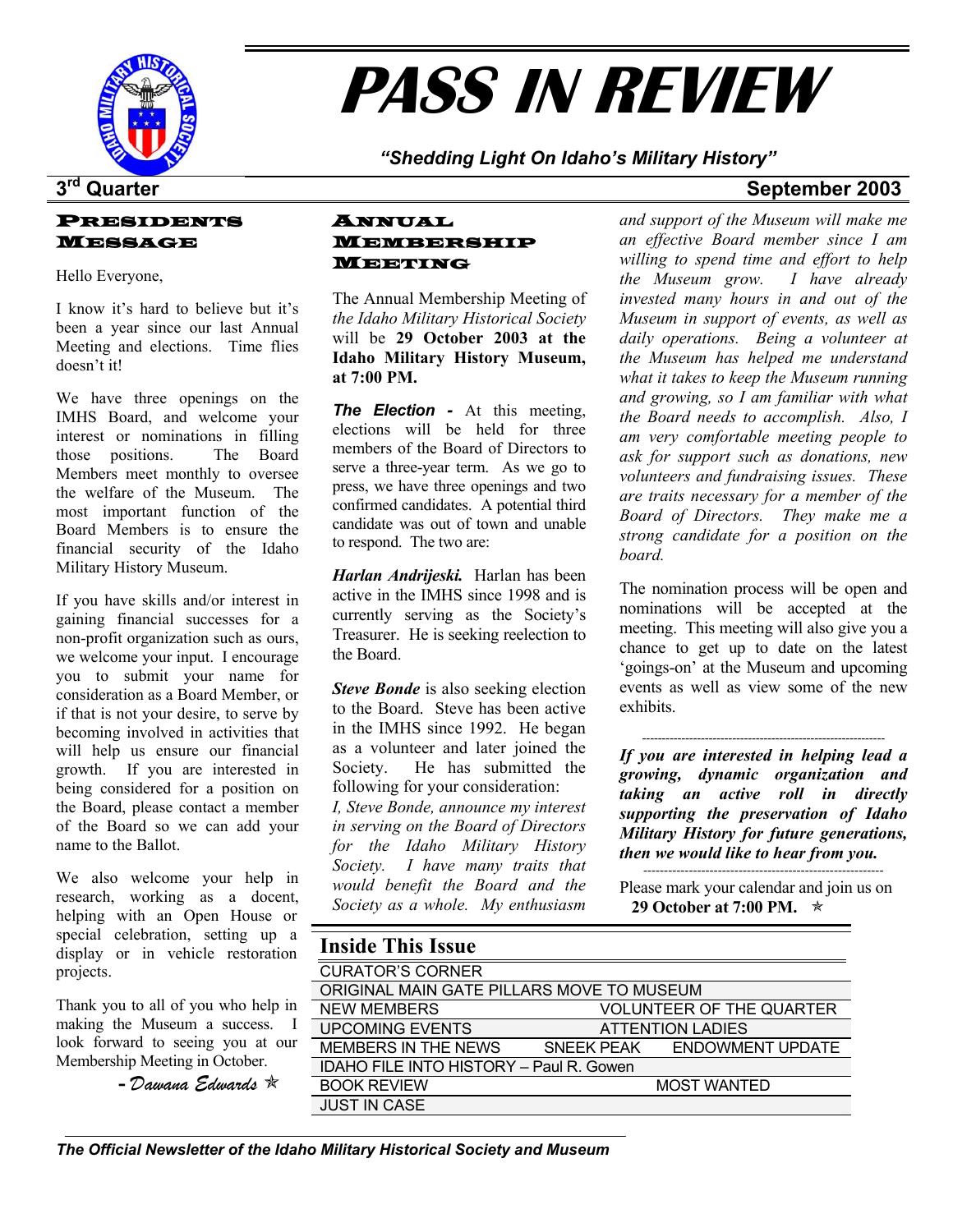### **PASS IN REVIEW** *September 2003* CURATOR'S CORNER

Well, it has been a very busy time here. Our biggest project of late was the Mountain Home Air Force Base Gunfighter Skies 2003 Airshow. I am sure many of you heard of the unfortunate crash of Thunderbird 6, but the rest of the Airshow was a great success.



**Part of the WWII and Gowen Field Exhibit at the Airshow**

In April, I was contacted by the Airshow planning committee to see about setting up a mini museum in their Heritage Hangar. Since then, I have had the pleasure and privilege of working with **Technical Sergeant Yancy Mailes, the 366<sup>th</sup>** Wing Historian.

The *Idaho Military History Museum* occupied half of a hangar with exhibits that included Gowen Field, World War II uniforms and gear, History of the Idaho Air National Guard and Mountain Home Air Force Base. The theme of the Airshow was 100 Years of Flight, 60 Years of Air Power in Idaho.



**Part of the IMHS Booth**  This event was a complete and outstanding success for both the

Museum and the 366 Fighter Wing. There was a tremendous amount of exposure for our Museum, plus our dog tag machine was a big hit and we sold lots of dog tags.

I would like to personally thank the following people for their assistance with the Airshow:

**Gayle Alvarez Gaye Bennett Ed Carlson Doug Doehle Dawana Edwards MSgt Tom Gloeckle, IDANG Brian Hosefros Bryan Johnson Rachel Johnstone Fran King Jeremy Mattern Bill Miller Stan Ogsbury Scott Quinney MSgt Gary Smith, IDANG Reuben Wilske** 

In addition to everybody listed above, a number of Mountain Home AFB personnel provided valuable assistance. First and foremost, **Col Blair Hansen**, the 366<sup>th</sup> Wing Commander. Without his support, none of this would have been possible. Additionally, I would like to thank:

**Col Bruce Wong**, 366<sup>th</sup> Wing Chief of Staff

**Lt Col Eric Johnson**, project officer **Capt Rawlins & A1C Rob Stanek** & the  $366<sup>th</sup>$  Civil Engineer Squadron **MSgt Eastman & MSgt Wheeler**, Visual Information **MSgt Savoie & SRA Hernandez** of the 366<sup>th</sup> Component Maintenance Squadron **TSgt Todd Gylsen**, 366 Logistics Readiness Squadron **SSgt John Leach, SSgt Guelfo, A1C McCarty** and the rest of the Transportation team,  $366<sup>th</sup>$  Logistics Readiness Squadron Terri Hedgepeth, 366<sup>th</sup> Safety **Office** 

I would especially like to thank **Steve Bonde** for all of the time, effort and labor he put into getting us ready for the Airshow. He went above and beyond to help prepare for this. Without his help, we could not have pulled this off. Steve also took the initiative to obtain high quality Tshirts for us with Idaho Air Guard F-4s (both the Phantom and Wild Weasel) and an M1A1 Abrams tank. These T-shirts are now available in the IMHS Gift Shop. His contribution to the Museum's effort is immeasurable. (*Editor's note*: He also provided the two photos you see here.)

Also, **TSgt Yancy Mailes and his wife, Lisa,** helped out tremendously. They both volunteered before the Airshow to help with artifacts, mounting and cutting labels and setting up at the Airshow. Lisa also stepped forward and mastered the dog tag machine. She spent many hours Sunday making tags and greatly helped the IMHS. Both Yancy and Lisa plan on volunteering here at our Museum so look for them when you come by. They are great people!

I cannot say enough good things about the support and help we received from the  $366<sup>th</sup>$  Wing. Everybody at the base that we came into contact with was more than willing to help the Museum. Their professionalism and interest was greatly appreciated. All of this teamwork made Gunfighter Skies 2003 a great success.

In other news, I am pleased to announce that **Jeremy Mattern** is our new BSU History Intern. He is majoring in US History and is very interested in 19th Century Military History. He will be doing research about the US Military in Idaho during the Civil War. Information from his research will be used to construct an exhibit on that subject.

Also, we have two Open Houses coming up in the near future. Details on them are in the article titled, Upcoming Events.

And finally, a large number of the photos and labels created for the MHAFB Air Show need to be incorporated into our current exhibits. I could really use some help getting everything ready for our two upcoming Open Houses. We could also use a Docent on Monday and Wednesday. If you have an hour or two you can spare, please stop by; the Museum and I both thank you!

– *Gary Keith*Õ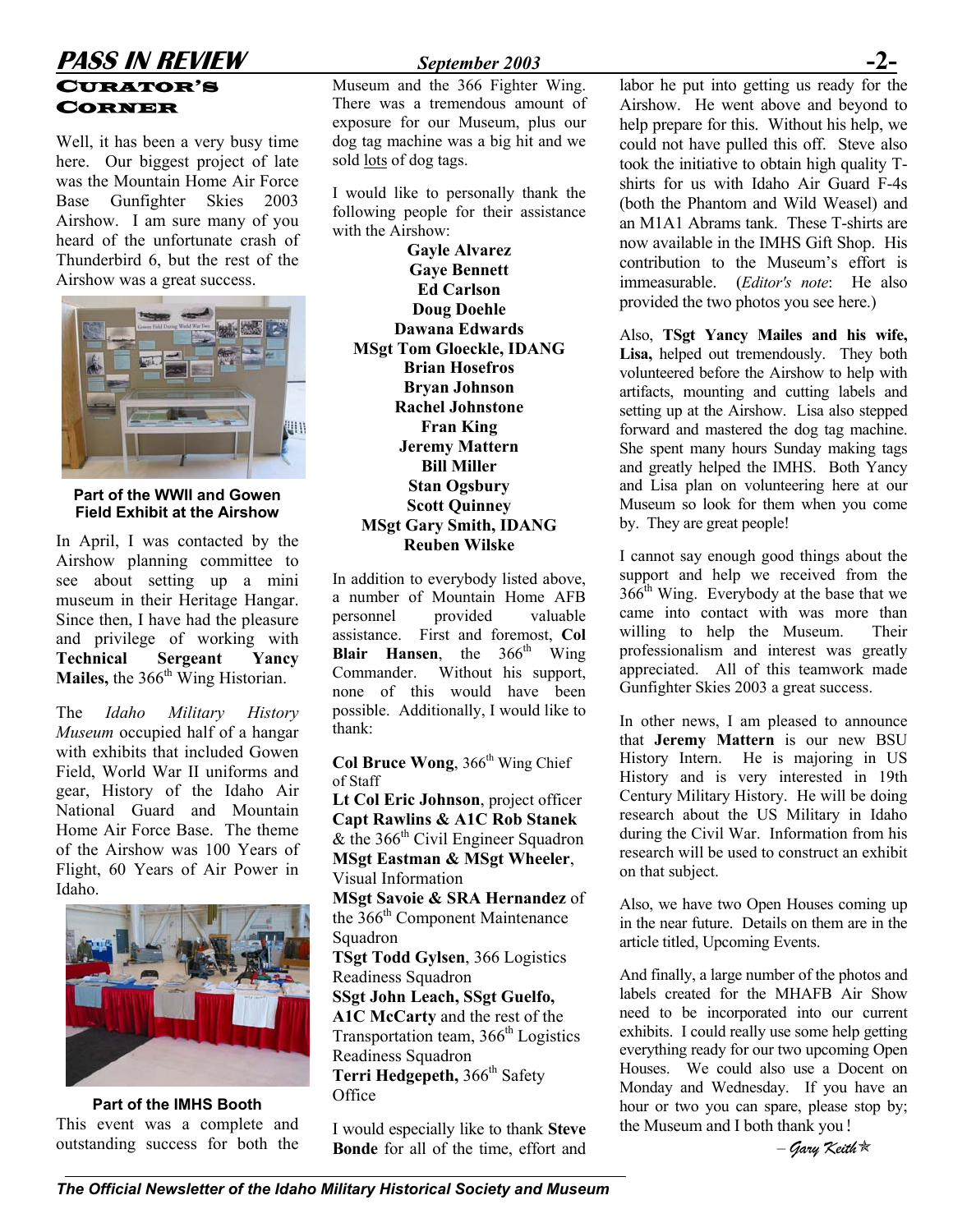# **NGINAL MAIN** GATE PILLARS MOVE TO MUSEUM

The original pillars to Gowen Field's main gate date back to World War II and were located on Gowen Road, roughly one mile from Gowen Field's current boundaries. They now proudly grace the entrance to the **Idaho** 





**Original Main Gat[e1](#page-7-0)**

The next two pictures were taken during the move; an in-depth photorama is on our webpage.



**The contractors donated their time, equipment and material to this project and we thank them for all their efforts. They are: Cristabol Construction, Crane West Inc.**, **Perkins Construction Inc., HardRock Excavating Inc.** 

They still have a bit of concrete work to do before the pillars will be unveiled. They hope to have everything completed for our October Open House. Photos



courtesy of **Steve Bonde** – IMHS and **1SG Ric Holmes** - Idaho National Guard Protocol Officer.  $\star$ 

Your membership helps the IMHS and Your Membership Benefits **YOU!** It bears repeating that your purchase of a membership to the IMHS enables us to continue to make improvements to **YOUR Museum.**

In addition, it provides the opportunity to offer a variety of educational programs, host a number of special events and provide volunteer opportunities to young and old alike. We wish to thank everyone who purchased a membership this year.

#### We would also like to say a *Special Welcome to*

 $*$  Andrea Farner \* COL Larry Harrelson  $\star$  Archie B. Lamb  $*$  Helen M. Lamb  $*$  Stephanie Gowen Locke  $*$  Albert D. Trager (Upgraded to Silver)  $*$  MaryJo Usabel

\* **\* \* \* \* \* \*** 

# **-3-** *September 2003* **PASS IN REVIEW**

VOLUNTEER OF THE QUARTER



#### **Military History Museum! Please meet Bryan Johnson**

Bryan is our youngest volunteer but he is also a superior volunteer. At fourteen, Bryan Johnson shows an uncommon but strong interest in military history. For the past two summers Bryan has volunteered with artifact collections and exhibit preparation. He is skilled at working with artifacts and does an outstanding job cataloging and researching them.

NEW MEMBERS In addition, Bryan has helped as a Docent with school groups. He is very capable when it comes to answering questions about the exhibits. He is a reliable and dependable volunteer, willing to help anyway possible. I am grateful to Bryan for the help he has given the Museum.

> A student at Mountain View High School, Bryan enjoys World War II



reenacting. (That's him in the center.) He has been researching the role of Medics in the US Army and has collected the proper uniform and gear for a

medic in the European Theater. Bryan participates in battle reenactments as well as living history events at the Museum. He will be at our next two Open House events, so be sure to look for the Medic and say hi!

*Thank you Bryan, we deeply appreciate all your hard work. You are our Volunteer of the Quarter!* Õ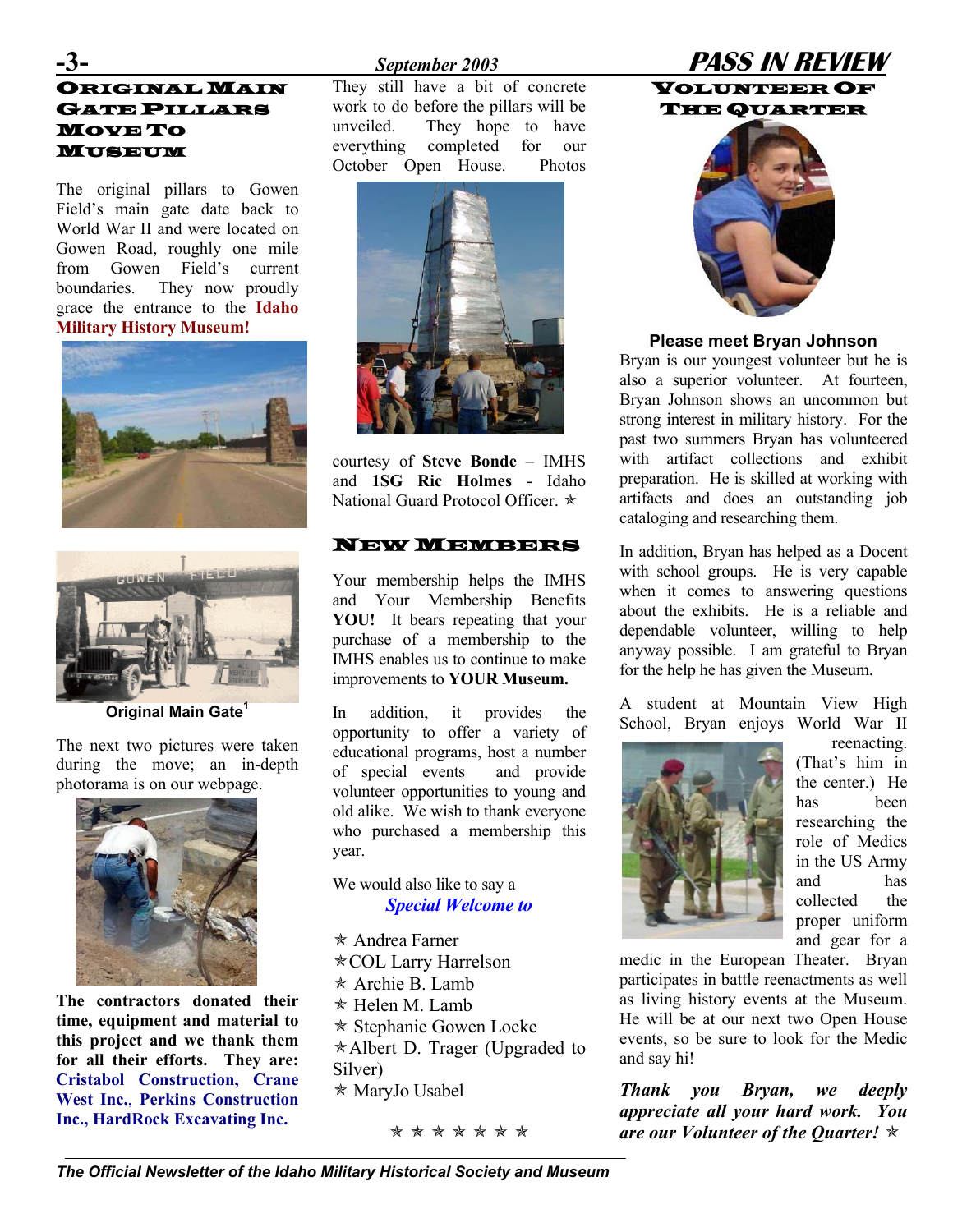### **PASS IN REVIEW** *September 2003* **-4-** UPCOMING EVENTS

**4 October** – We will be holding a special Open House for a new series of exhibits - Medicine Through The Ages. In particular, The History of the US Army's Medical Corps. Featured will be medical equipment from the Civil War, World War II and Vietnam. The exhibits will cover the evolution of technology within this field as well as important medical personnel. The event will run from  $11:00$  to  $4:00$ .

**11 October** – Come and take a *Sentimental Journey!* We are having a WWII themed Open House. The **25th Army Band** will even be on hand to play some swing music so be sure and bring your dancing shoes!

Back by popular demand, the WWII Reenactors will demonstrate some of the military equipment and weapons used during WWII. There will also be an opportunity for you to test your mettle, how far can you toss the practice grenade?

We will also be unveiling several recently updated exhibits; one will

WWII

Home Front. Don't forget

your recipes



upcoming cookbook. We are looking for current favorites as well as historical delights.

**Larry Gebert of Channel 7 will do his early morning show live** at the

Museum on October  $2<sup>nd</sup>$  to help get the word out.

**11 November** – Veterans Day Open House. We are inviting several veterans' organizations to join us for our annual Celebration of Veterans everywhere.  $\star$ 

### ATTENTION LADIES!

Were you a Rosie the Riveter, Wanda the Welder, a Minute Maid, a WAC, a Victory Garden grower, a scrap metal drive volunteer, a rationer of gas, rubber, sugar, etc., or a waiting mother, sister, aunt, wife, or girlfriend during WWII?

If you were, the Idaho Oral History Center is looking for you! Troy Reeves, from the Idaho Oral History Center is looking to interview Idaho women who were older teenagers and or young adults during WWII who served in the military or stayed on the 'homefront'.

This project is part of the Idaho State Historical Society's contribution to the National Veterans History Project. Troy would like to interview between 10- 15 women and to conduct 2-3 interview sessions with each person. Each interview could last between 60 – 120 minutes. For further information, contact Troy Reeves at the Idaho Oral History Center (208) 334-3863 or e-mail him at [treeves@ishs.state.is.us.](mailto:treeves@ishs.state.is.us)  $\star$ 

### MEMBERS IN **THE NEWS**

Along with his volunteer time at the Museum, **Ron Galloway** also volunteers for several other organizations to include the Western Idaho Fair where he serves as their Dairy Goat Division Superintendent.

For the past two years, Ron has presented the winner of both the 4-H and the FFA Grand Champion Super Round Robin Showmanship Contest, a gift membership in the IMHS.

This years winners are: 4-H **MaryJo Usabel** from Marsing, representing Owyhee County; FFA **Andrea Farner**  from Melba, representing Canyon County.

It is his hope that by doing this, it will instill a remembrance of our heritage as 4- H and FFA instills the integrity and dignity necessary to develop that heritage.  $\star$ 

### SNEEK PEAK



**One of the new T-Shirts now available in the Gift Shop** 

### ENDOWMENT



Our Endowment balance currently stands at **\$26,171.30.**

Recent Endowment

Donors include:

**Mr. Stan Herzinger**  (in memory of CW4 Chris Fearheller)

#### **Archie and Helen Lamb**

Remember, *donations to the Endowment are tax deductible* and can be made in memorial to an individual, as part of your estate planning, or as part of your charitable contributions for tax purposes, to offer a few suggestions.

Gifts to the Endowment are acknowledged to the donor, as well as to the honoree, family or friends. If you need a form, there is one on the back on this newsletter and there is also one you can download on our website [\(http://inghro.state.id.us/museum](http://inghro.state.id.us/museum)). If you desire to remain anonymous, we will honor your request.  $\star$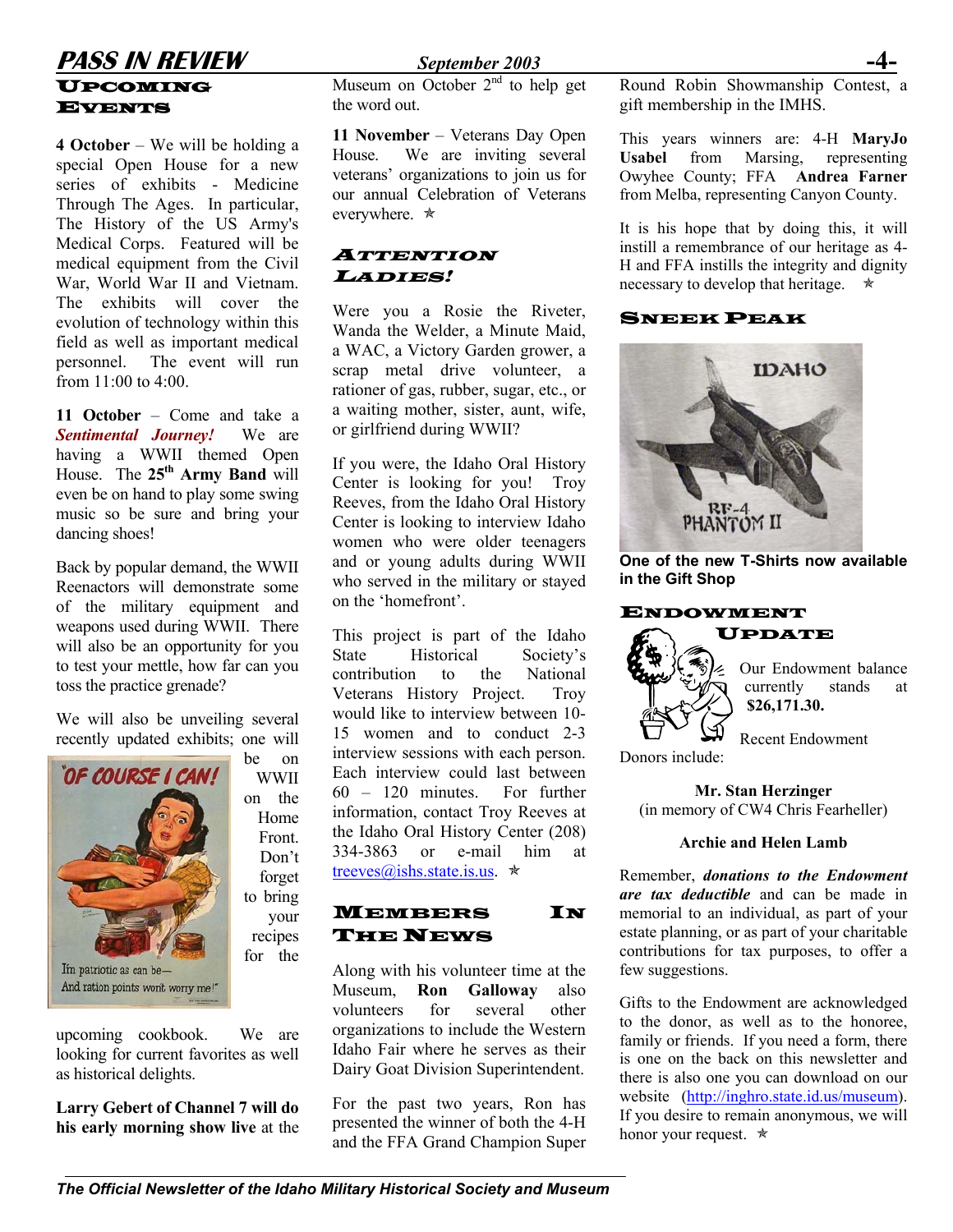# FILE **INTO HISTORY**



**LT PAUL R. GOWEN[2](#page-7-1) FOR WHOM GOWEN FIELD WAS NAMED**

Paul R. Gowen was born on February 1, 1909, in Caldwell, Idaho, to Justin B. and Antoinette M. Gowen; the youngest of seven children. His father was well known in the community, serving for a period of time as its Chamber of Commerce Secretary, two years as its Mayor and another period of time as its Postmaster. Paul attended public school and graduated from Caldwell High School on May 21, 1926. He then attended the University of Idaho for two years before being accepted to the Military Academy at West Point as a Cadet, on July 1, 1929.



**Cadet Gowen**

Gowen did well at West Point and was

in the upper academic section of his class. He also gave willingly of his time to help less fortunate classmates.

Along the way, he also picked up the nickname "Spoony" which in the vernacular of the day meant "tidy, sharp looking and immaculate in appearance." It is also reported that he had a dry sense of humor and was very much interested in everything, including athletics and he joined the soccer team as well as various committees at West Point.



#### **Cadet Gowen second from the right, front row.**

While at West Point, he became a candidate for a Rhodes scholarship. "Gowen's first words on hearing the decision of the judges were in commendation of them for their good work – no alibis, no complaints, and no loss for even an instant of the fine, calm poise which is he. Built light and strong like a fine, keen blade, he was a distinct credit to Caldwell, Idaho, his home town."<sup>[3](#page-7-2)</sup>

Gowen graduated West Point on June 13, 1933, No, 9 in his class, and was detailed in the Air Corps September 13, 1933.

He attended Army Air Corps Flying School at Randolph Field, Texas, graduating from the Primary Flying School, on June 30, 1934. He then went on to Advanced Flying School at Kelly Field, Texas, specializing in Attack Aviation. He graduated from there on October 13, 1934, on which date he was rated as "Airplane Pilot."

While stationed at Kelly Field, he married Miss Betty Wilson of Twin Falls, Idaho, a young lady he had

# **-5-** *September 2003* **PASS IN REVIEW**

met while on a fishing trip as a freshman in college. They were married in San Antonio, Texas, on June 27, 1934.



**"Airplane Pilot" Lt Gowen, Oct 1934** 

Flight training now completed, he was



transferred to Barksdale Field in Louisiana. His first assignment was with the  $77<sup>th</sup>$  Pursuit Pursuit Squadron, 20th Pursuit Group, at Barksdale

Field, Shreveport, Louisiana. On March 30, 1935, he was officially transferred to the Air Corps and on April 20, 1935, he was promoted to  $1<sup>st</sup>$  Lieutenant (temporary) Air Corps. On June 13, 1936, he was promoted to  $1<sup>st</sup>$  Lieutenant, Air Corps permanent.

While stationed at Barksdale, Gowen became an Instructor Pilot. On February 18, 1937, late in the evening, Gowen was piloting an army trainer BT-2 {Basic Training} with his student Cadet Park R. Learned Jr., in the back seat. They were returning to Barksdale Field from Dallas, Texas, when they encountered a dust storm which made landing impossible.

Shreveport and Barksdale were both socked in and they circled Clarks {Louisiana} twice, even tossing out parachute flares searching for a suitable landing place. Now fuel was exhausted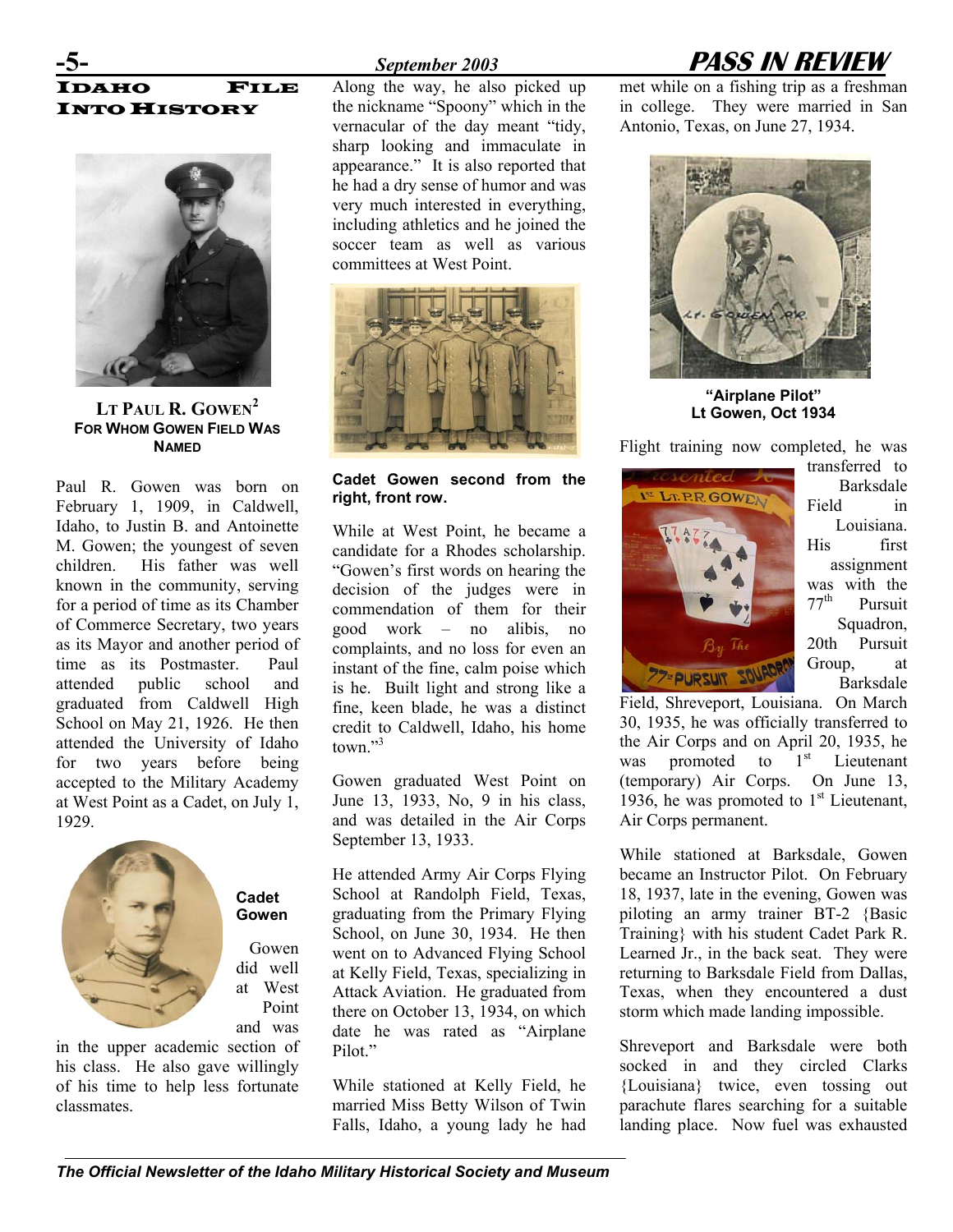# **PASS IN REVIEW** *September 2003* **-6-**

and no landing place was visible. At about 8:30 pm, Gowen ordered Learned to bail out of the plane and Gowen followed shortly thereafter. The plane crashed into a farm three miles west of Clarks and was demolished. Gowen and Learned were unhurt and their bailout inducted them into the 'Caterpillar Club<sup>,4</sup> {they had 'hit the silk' $\}$ .

Also while stationed at Barksdale, on January 6, 1937, to be exact, daughter Stephanie was born. Shortly afterwards, Gowen was transferred to Albrook Field, Panama, near Panama City. Paul enjoyed fatherhood and became quite devoted to his daughter, often waking her up after returning from social engagements so he could play with her.

Gowen developed four designs for a mileage meter and on July 2, 1938, he submitted their designs to the Patent Office. They responded with a letter stating that they would investigate their office records regarding the patentability of his designs. He also developed an aircraft Fuel Consumption Indicator. Then Tragedy struck.



**B-10 Bomber**

"On July 11, 1938, shortly after taking off from Albrook, one motor of his {B-10B} army bomber failed." 5

The events unfolded 15 minutes after Gowen took off from Albrook Field on what was supposed to be a routine navigation flight. First Lieut. Kenneth R. Crosher, the navigator, recounted the events as follows:

"The right motor went dead shortly after the take-off and smoke began billowing from it.

Lieutenant Gowen tried desperately to keep the plane aloft, but with only one motor of the twin-motored bomber functioning, he was unable to gain altitude. He put the ship into a flat glide toward the water of Paitilla Point less than two miles away. But the glide fell short and only a few hundred yards from the water's edge, the plane, now flaming, plunged into the heavy jungle. Only jarred, Bundy and I crawled out of the wreckage."[6](#page-7-5)

Pvt. Gareth H. Bundy was the radio man. He and Crosher were both burned but survived the crash. Paul Gowen was killed instantly.

"A group of coast artillery soldiers working near the Paitilla Point military reservation saw the crash. Crosher and Bundy, unaware the soldiers were near, began hacking their way through the matted jungle toward Albrook Field. They were overtaken by the military men and taken to a Panama hospital."<sup>7</sup>

Paul R. Gowen, 29 years of age, was



Cemetery in Caldwell. An honor guard from the Idaho National Guards Headquarters Troop,  $116<sup>th</sup>$ 

buried with full military honors at the Canyon

Hill

Cavalry, provided the honors. Several Officers from the National Guard served as pallbearers.

"Of Spoony's attributes, the best measure may be these: That he had the sincere affection of all those with whom he came in intimate contact; that he won the respect and admirationof his brother officers."<sup>8</sup>

Besides his wife and his parents, Gowen was survived by his baby daughter, Stephanie; two sisters, Mrs. Robert C. Walker (Octavia) of Caldwell, and Miss Daphne E. Gowen of Lewiston, Idaho; three brothers, William W. Gowen, of Boise, Justin B. Gowen of Katowico, Poland, and Ralph B. Gowen of Twin Falls. An older brother preceded him in death.

On July 31, 1941, the War Department notified Mrs. Gowen that the new Air Corps flying field at Boise, Idaho, was designated "Gowen Field" "as an honor to Lieutenant Paul R. Gowen."[9](#page-7-8) The official announcement was dated July 21, 1941. [10](#page-7-9)



**The actual letter naming Gowen Field** 

After his death, Mrs. Gowen

followed up on his patent request for the Fuel Consumption Indicator and on June 15, 1942, she was notified that her husbands patent had been approved and "Serial No. 309,847, has now been allowed by the Patent Office under date of June 12, 1942"<sup>11</sup>

On September 1, 1970, the Boise Airport Manager notified the Idaho Air National Guard that Resolution Number 1505 had been approved which "adopts the official name change of the Boise Air Terminal to include the name (Gowen Field).["](#page-7-11)<sup>12</sup>

In July 2003, Stephanie Gowen Locke and Justine Gowen Hopper made contact with us and donated some of Paul Gowen's memorabilia, papers and related news articles to the Museum. An exhibit of Paul Gowen's memorabilia is being assembled and will be unveiled at the October  $11<sup>th</sup>$  Open House.

-------------------------------------------------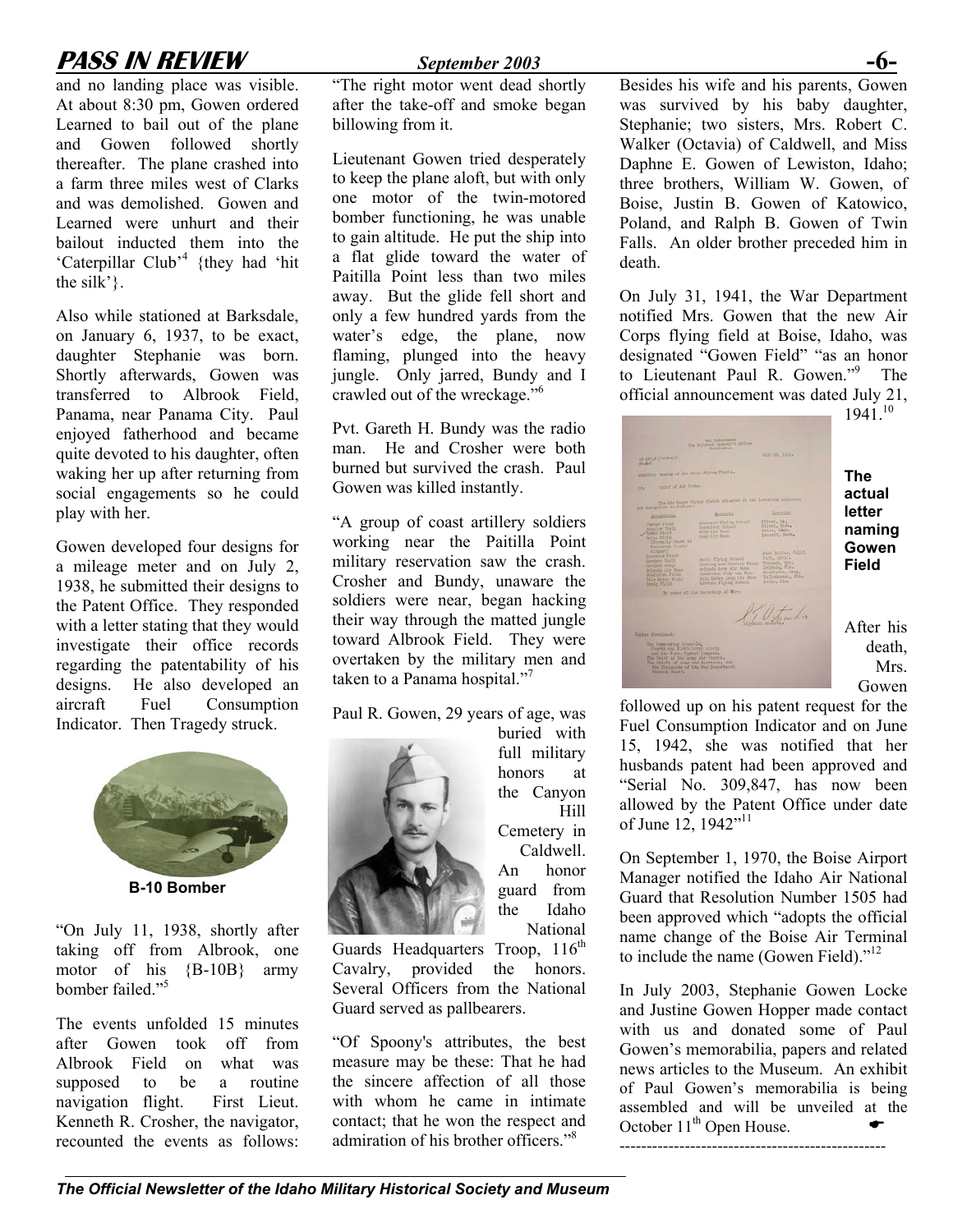*Editor's note*: A very special thank you to Stephanie Gowen Locke and Justine Gowen Hopper. With out their assistance, this article would not have been possible. $\star$ 

### BOOK REVIEW

**WAGING MODERN WAR:**  *Bosnia, Kosovo, and the Future of Combat*



By General Wesley K. Clark Public Affairs, New York, 2001

BOOK REVIEW by William C. Miller, Colonel IDANG (ret)

General Wesley K. Clark served as NATO's commander (SACEUR) during NATO's 1999 Kosovo campaign to stop Slobodan Milosevic's so-called ethnic cleansing against the ethnic Serbs in the former Yugoslavia. Written both as Clark's personal memoirs of his Army career and as a detailed account of the diplomatic, military and publicity dimensions of the Kosovo conflict, this book is indispensable to the understanding of modern coalition warfare issues.

As SACEUR, Clark wore several hats: one as a major U. S. Combatant Commander, another as a member of NATO's military Committee, plus the very big hat as NATO's top combat forces commander. Although the 1986 Goldwater-Nichols Act placed the SACEUR and other U. S. regional commanders (CENTCOM, for example) directly under the President and Secretary of Defense, Clark's tenure as SACEUR provided the first real combat test of the arrangement.

General Clark's clear and detailed account of the complex, contentious, and slow decision-making process during the planning and execution of the conflict highlight the many dilemmas he faced as commander.

*Waging Modern War* explores the difficulties NATO member nations faced, not just on the major decision to use armed force, but on many operational details of the Kosovo action itself--how much force to apply, what types of forces to use, which air campaign targets to strike and how each detail decision created its own set of complications for each member nation.

The very difficult task General Clark faced in gaining NATO member consensus would soon reappear as the U.S./British coalition four years later faced similar issues as they sought UN member nation support in 2003 for armed conflict against Iraq. In reading *Waging Modern War*, you become a witness to the discussions, negotiations, and diplomacy Clark was engaged in as the parties sought an effective military solution to a critical humanitarian issue in Europe.

But for Clark--and any succeeding SACEUR--the greatest problem is created by the job's statutory dual allegiance, requiring him to take orders both from the Secretary General of NATO, and from U. S. National Command Authorities. He must serve both masters, masters who won't always agree. As Clark's account brings out, the job has high potential for career-busting disagreements.

Clark provides his readers detailed insight into and understanding of the personalities of the U. S. and European leaders he consulted with as SACEUR, ranging from ambassadors, defense chiefs, heads of state, and members of the media. (Clark appeared frequently on television during the 2003 Iraq war in his role as CNN Military Analyst.)

Rating: **★★★★** Clark gets a *four star rating*, for *Waging Modern War'*s readability and politico-military content.

*Editor's note*: This book review was submitted 4 months ago; this is the

# **-7-** *September 2003* **PASS IN REVIEW**

 $\odot$  M14 Rifle

first opportunity we have had to publish it.

#### MOST WANTED

 M6 bayonet for the M14 rifle

 USMC M14 Magazine pouch (Vietnam Era)

 USMC load bearing suspenders (Vietnam Era)

A small size torso mannequin, male

More Docents

 $\odot$  More people trained and willing to make dog tags

**We Need You!** We have a number of projects that we need help with. Give us a call at 422-4841 or better yet stop by and pay us a visit. You won't regret it and you will be helping us preserve the proud military heritage of the people of the state of Idaho!  $\star$ 

---------------------------------------------

Footnotes:

<sup>1</sup> IMHS Archives

<sup>2</sup> Photo courtesy of Maxwell AFB

3 Undated Newspaper Article, *All Thoroughbreds, Winner and Loser, Spokane Daily Chronicle* 

4 Undated Newspaper Article, *Barksdale Flyers Unhurt In Leap From Airplane* 

<sup>5</sup> West Point's Annual Report, June 10, 1939, pg 379

<sup>6</sup> Excerpt from Caldwell Idaho newspaper article dated July 12, 1938.

 $7$  Excerpt from Caldwell Idaho newspaper article dated July 12, 1938.

<sup>8</sup> West Point's Annual Report, June 10, 1939, pgs 378-379

<sup>9</sup> War Department, Office of the Chief Of The Air Corps Letter, July 31, 1941

<sup>10</sup> War Department, The Adjutant General's Office Letter, July 21, 1941

<sup>11</sup> War Department, Services of Supply Letter, June 15, 1942

<sup>12</sup> City of Boise letter dated September 1, 1970

*Produced By:* Idaho Military Historical Society *Editor & Production:* Gayle Alvarez Comments or article suggestions are welcome, contact us at 422-4841, e-mail us at [gayle.alvarez@idbois.ang.af.mil](mailto:gayle.alvarez@idbois.ang.af.mil) or visit our website: <http://inghro.state.id.us/museum/>